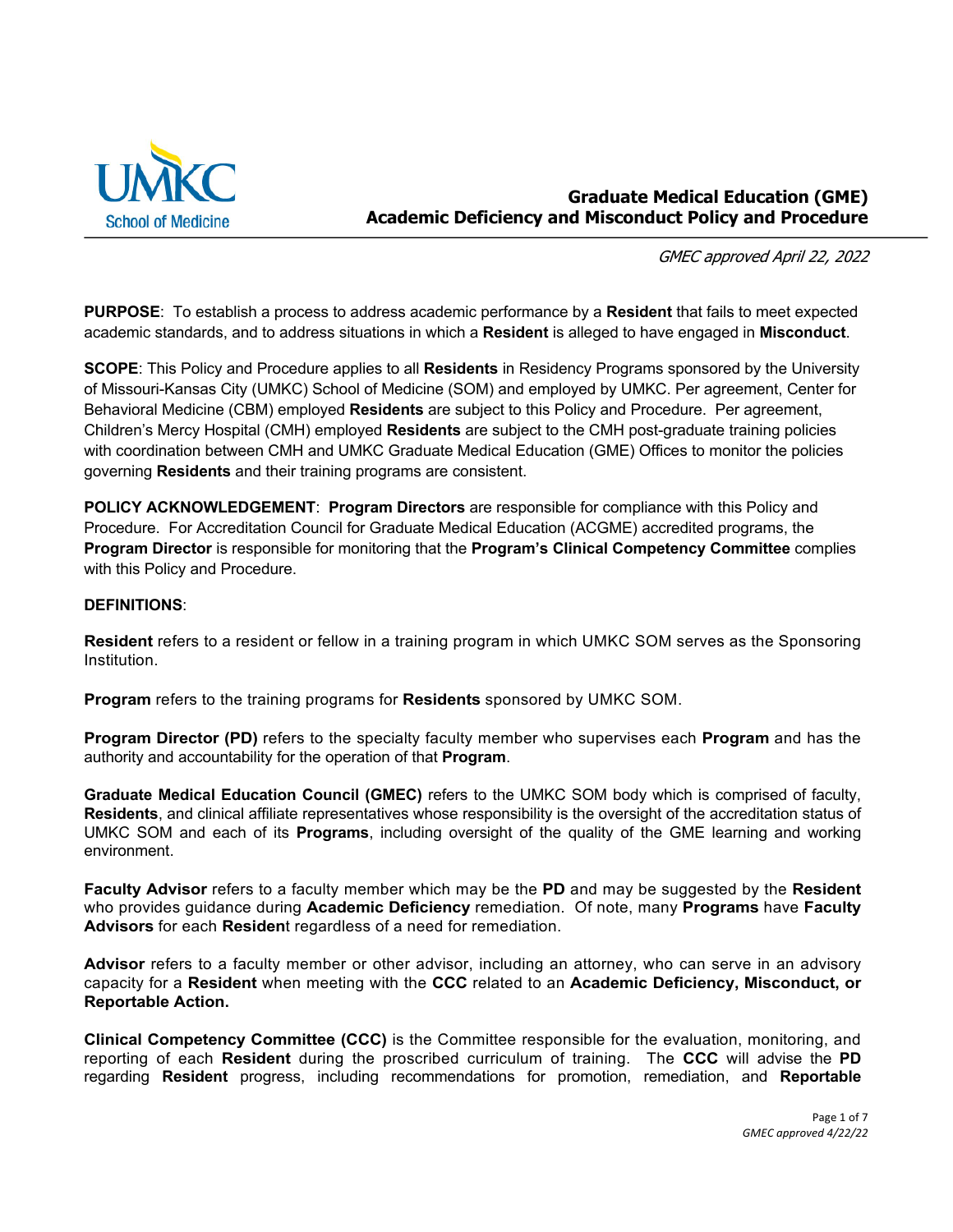#### **Action**(s).

**Academic Performance** includes the knowledge, skills, and attitudes necessary to achieve competence in the core areas of medical knowledge, patient care, communication, professionalism, practice-based learning, and systems-based practice. For ACGME accredited **Programs**, progression with specialty level Milestones is part of **Academic Performance** expectations.

**Academic Deficiency** is determined by the **Program's CCC** and is defined as **Academic Performance** of a **Resident** that does not meet academic expectations, and is identified through review of the **Resident's Performance Feedback**.

**Misconduct** includes, but is not limited to: improper behavior; intentional wrongdoing; or violation of a law, standard of practice, or **Program**, clinical affiliate, UMKC, or University Policy. Examples include dishonesty, plagiarism, false documentation, discriminatory or harassing behavior, or medication diversion or theft.

**Performance Feedback** is required to be routine and structured for each **Resident** during the course of the **Program**.

**Summative Evaluation** by the **PD** is required for each **Resident** upon completion of the **Program**. This evaluation must become part of the **Resident's** permanent record maintained by the SOM and must be accessible for review by the **Resident**. It must document the **Resident's** performance at the end of the **Program** and verify that the **Resident** has demonstrated sufficient competence to enter practice without direct supervision.

**Remediation Plan** will be developed if the **CCC** determines that a **Resident** is not meeting **Academic Performance** expectations to guide performance improvement for the **Resident.**

**Notice** to a **Resident** shall be deemed to be delivered when sent to the **Resident's** University email address.

**Notice of Academic Deficiency** will be issued by the **CCC** to a **Resident** who has failed to achieve **Academic Performance.**

**Notice of Successful Remediation** is issued by the **CCC** to a **Resident** when the **CCC** determines that the **Remediation Plan** was successful, and thereby terminates the **Remediation Plan.**

**Notice of Failure to Remediate** is issued by the **CCC** to a **Resident** when the **CCC** determines that the **Remediation Plan** was unsuccessful. This **Notice** is provided when a **Reportable Action** is not being considered by the **CCC** and a new **Remediation Plan** will be developed.

**Notice of Proposed Reportable Action** is issued by the **CCC** to a **Resident** who has failed to meet the expectations outlined in the **Notice of Academic Deficiency.** 

**Notice of Reportable Action** is issued by the **CCC** to the **Resident** when the **CCC** has determined that a **Reportable Action** needs to be taken. This **Notice** must occur after **Notice of Proposed Reportable Action** as described above.

**Reportable Action** is an action that must be disclosed to any third party upon request including, but not limited to, future employers, hospitals, and licensing and specialty boards. An action that results in extension of training, election not to promote, probation, suspension, non-renewal of contract, or dismissal is considered a **Reportable Action**.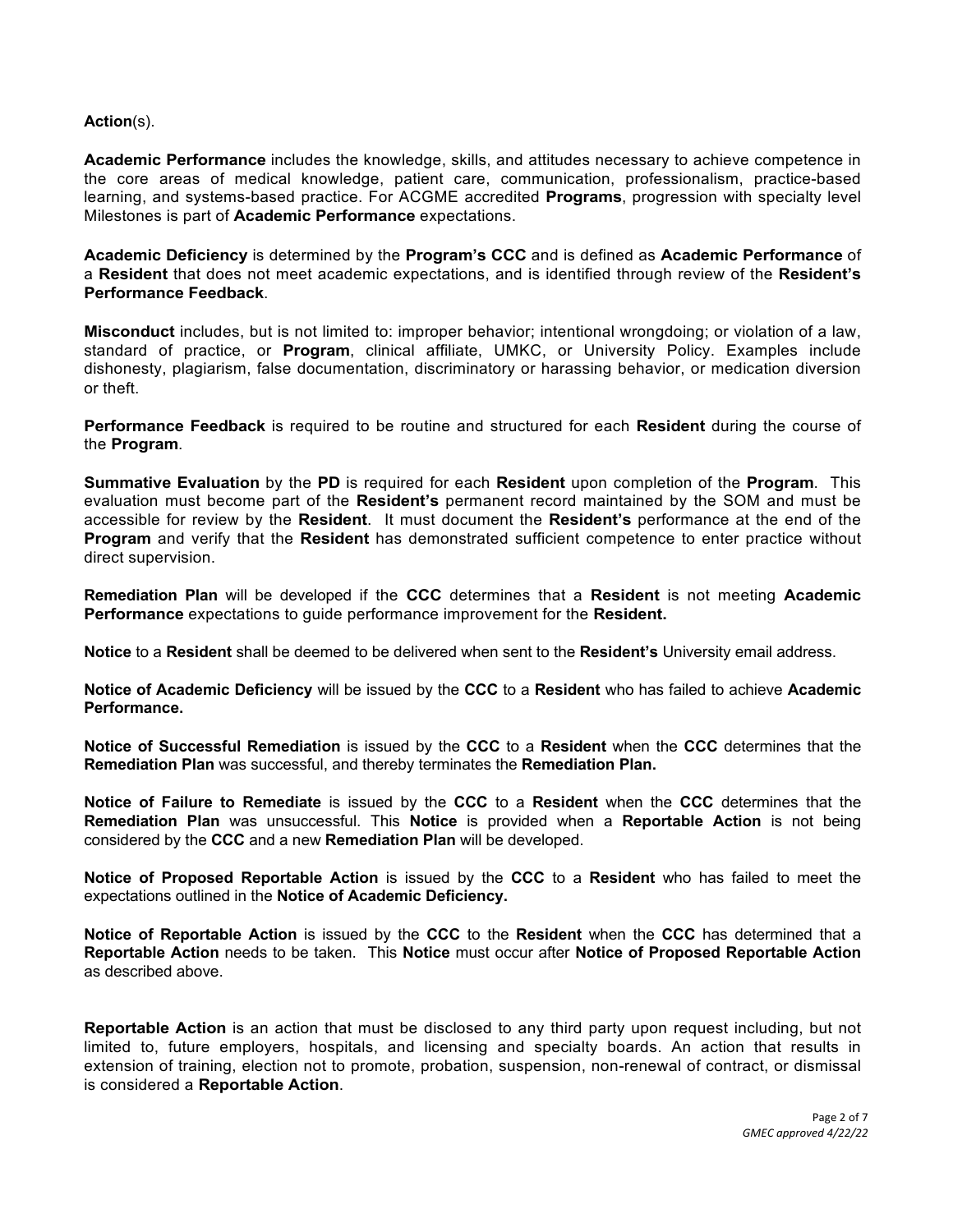**Request for Review of Reportable Action** is a **Resident's** right to request a review of any recommended **Reportable Action.**

**Written Warning** may be issued by the **CCC** to a **Resident** when the **CCC** determines that **Misconduct** has occurred, but no other remediation or **Proposed Reportable Action** has been recommended. It shall include the findings of the investigation, outline expectations of future conduct, and explain that further **Misconduct** may result in other discipline, including a **Proposed Reportable Action**.

#### **PROCEDURE**:

#### **A. ACADEMIC DEFICIENCIES**

- 1) Each **CCC** determines what skills, competencies, attitudes. and Milestones must be demonstrated by a **Resident** at points throughout the **Program**, including determining when a **Resident** is not meeting minimal standards of performance in that **Program**. **Performance Feedback** is required to be routine and structured for each **Resident** during the **Program**. **Performance Feedback** includes end of rotation evaluations, performance on standardized tests or in structured patient contacts, patient satisfaction surveys, 360-degree evaluations, simulation education experiences, six-month Milestone performance assessment and semi-annual evaluations, and other **Program** specific evaluations. **Residents** are encouraged to seek out **Performance Feedback**, reflect, and self-assess their strengths and areas for improvement throughout their training. **Performance Feedback** must be timely to promote performance improvement.
- 2) Deficiencies in **Academic Performance** by **Residents** will be identified and evaluated by the applicable **CCC** through review of the **Performance Feedback** tools as described above. Each evaluation should be considered but also viewed in the context of the entirety of the Resident's **Program**. The **CCC** will accept unsolicited and informal evaluations of **Academic Performance** of a **Resident**, but should not make recommendations regarding a **Resident's** progress or failure to meet academic expectations without substantiation of the concerns through at least one formal evaluation mechanism or without a comprehensive assessment of the **Resident's** performance.
- 3) If a **Resident's** performance is deemed to be deficient by the **CCC,** the **PD** will be notified and the **CCC** will issue a **Notice of Academic Deficiency** to the **Resident**, setting forth a detailed description of the deficiency(ies) and describing specific examples related to the core competencies and/or Milestones.
- 4) Following the issuance of a **Notice of Academic Deficiency**, the **CCC** (in conjunction with the **PD**) must develop a **Remediation Plan** to address the **Resident's Academic Deficiencies**. Before the **Remediation Plan** is finalized, the **PD** and/or **CCC** may meet with the **Resident** so that the **Resident** may have input into the activities that might address the **Resident's** performance issues. The **Remediation Plan** shall be in writing and set forth the following elements:
	- a. A timeline for the remediation; the timeline shall not be indefinite.
		- b. The performance goals and expectations for the **Resident**; what specific knowledge, skills, attitudes, and Milestones need to improve and how.
		- c. A method to assess accomplishment and what **Performance Feedback** will specifically measure the **Academic Deficiency(ies)**. This may be routine **Performance Feedback**, but may also involve more frequent feedback, simulation assessment, chart reviews, and other evaluations, depending on the deficiency(ies).
		- d. The manner in which and how often the **CCC** will monitor the **Resident's** progress; what **Performance Feedback** measures the **CCC** will use to evaluate the **Resident's** performance, the need for modification of the **Remediation Plan**, and the successful completion of remediation.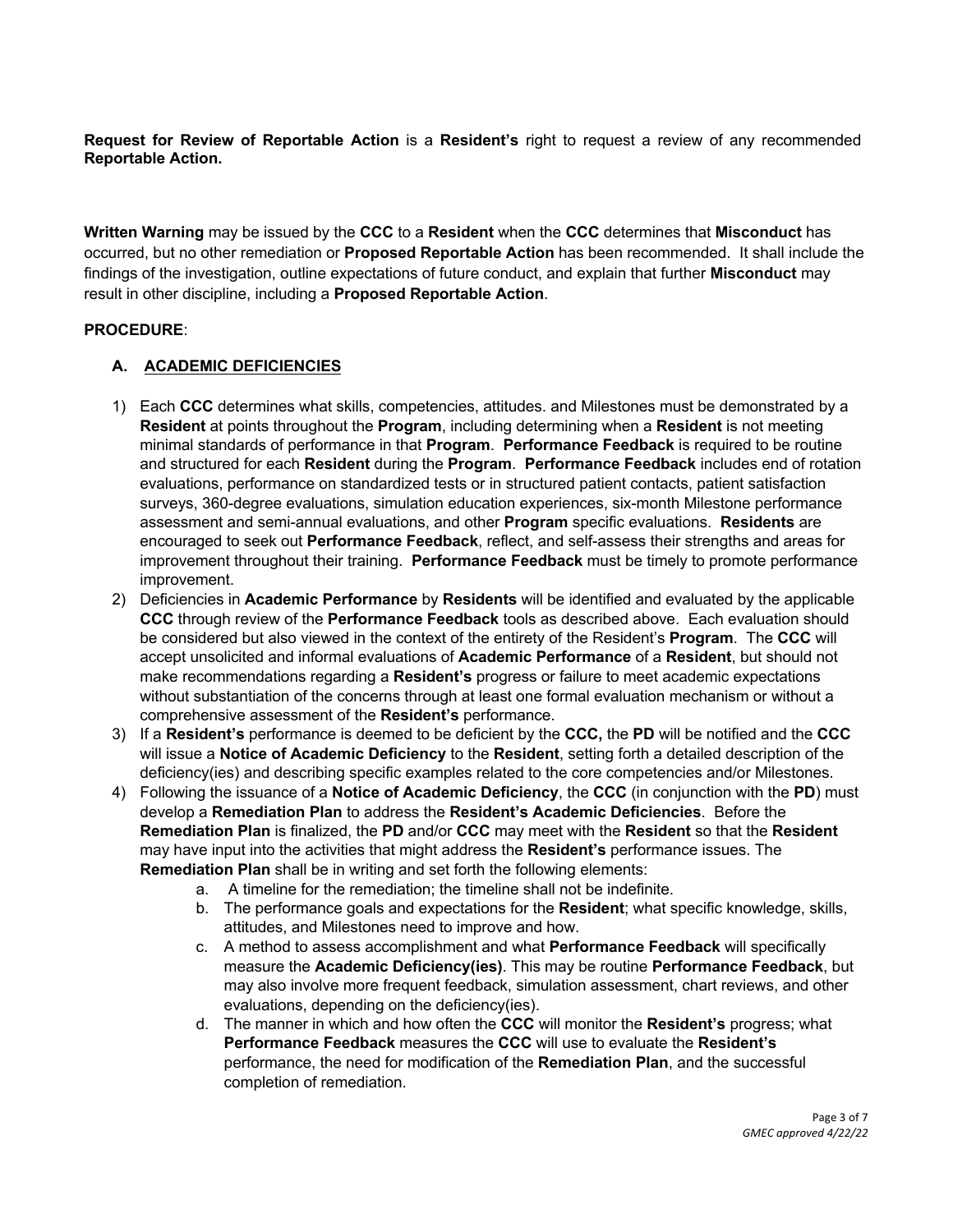- e. The **Resident's** responsibilities in the **Remediation Plan**; these must be specified so that there is accountability of the **Resident** during the process.
- f. Assignment of a **Faculty Advisor** during the remediation period to provide the **Resident** with ongoing mentorship during remediation; this may be the **PD** or another faculty. Depending on the situation, input from the **Resident** regarding the assignment of the **Faculty Advisor** may be considered.
- g. An outline of the consequences of meeting/ not meeting the performance goals of the **Remediation Plan**; what determines successful completion of the remediation, and what happens if the **Resident** does not comply with or is unsuccessful in completing the remediation.

The **CCC** shall have the final approval of the **Remediation Plan**.

- 5) **Notice of Successful Completion of Remediation**: The **Resident** will receive a **Notice of Successful Remediation** if the **CCC** determines that the **Resident** has met the performance goals of the **Remediation Plan**, which will thereby terminate the **Remediation Plan**. The **Summative Evaluation** of a **Resident** shall not reference any successful remediation for which there was no **Reportable Action** taken.
- 6) **Notice of Failure to Remediate**: If the Resident fails to successfully meet the goals and expectations of the **Remediation Plan**, the **CCC** will determine the next steps, including the possibility of taking a **Proposed Reportable Action**. If no **Proposed Reportable Action** is being considered, a **Notice of Failure to Remediate** shall be issued to the **Resident** by the **CCC**, and a new **Remediation Plan** shall be developed and provided to the **Residen**t as outlined in the procedures above.
- 7) **Notice of Proposed Reportable Action**: If the **CCC** is considering recommending a **Reportable Action**  (probation, delay in promotion, suspension, non-renewal of contract, or dismissal or termination from the Program), a **Notice of Proposed Reportable Action** shall be sent to the **Resident**, setting forth the failure to remediate and the **Proposed Reportable Action** being recommended by the **CCC**. The **Notice** must also notify the **Resident** of the opportunity to meet with the **CCC** prior to it issuing a **Notice of Reportable Action,** and that the **Resident** has five business days after receipt of the **Notice** to notify the **CCC** Chair and **PD** of a request to meet. If the **Resident** does not request a meeting with the **CCC**, the **CCC** shall issue a **Notice of Reportable Action**.
	- a. If the **Residen**t requests a meeting with the **CCC**, the **Resident** may have the **Faculty Advisor** or other **Advisor** present with the **Resident** during the meeting, but the **Faculty Advisor** or **Advisor** may only act in an advisory capacity to the **Resident**, and may not otherwise actively participate in the meeting. If the **Faculty Advisor** or **Advisor** is a **CCC** member, that person shall not participate with the **CCC** in any further review of the matter.
	- b. Following this meeting, the **CCC** may recommend another **Notice of Academic Deficiency** and continuation or modification of the **Remediation Plan**, or a **Reportable Action**.
	- c. If the recommendation is for a **Reportable Action**, a **Notice of Reportable Action** must be issued to the **Resident**. The **Notice of Reportable Action** shall include all of the elements required in the **Notice of Academic Deficiency** and notify the **Resident** of the right to request a review of the **CCC's** recommendation as set forth in Section C.
	- d. The **PD** must immediately forward a copy of this **Notice of Reportable Action** to the Associate Dean for GME.

### B. **MISCONDUCT**

- 1) **Misconduct** may be identified through the **Program** evaluation system, but may also be identified by informal or incident reports to the **Program's** administration.
- 2) Upon receipt of a complaint of **Misconduct** by a **Resident**, an investigation of the complaint shall be undertaken. This initial investigation may be directed by the **PD** or a **CCC** member. This initial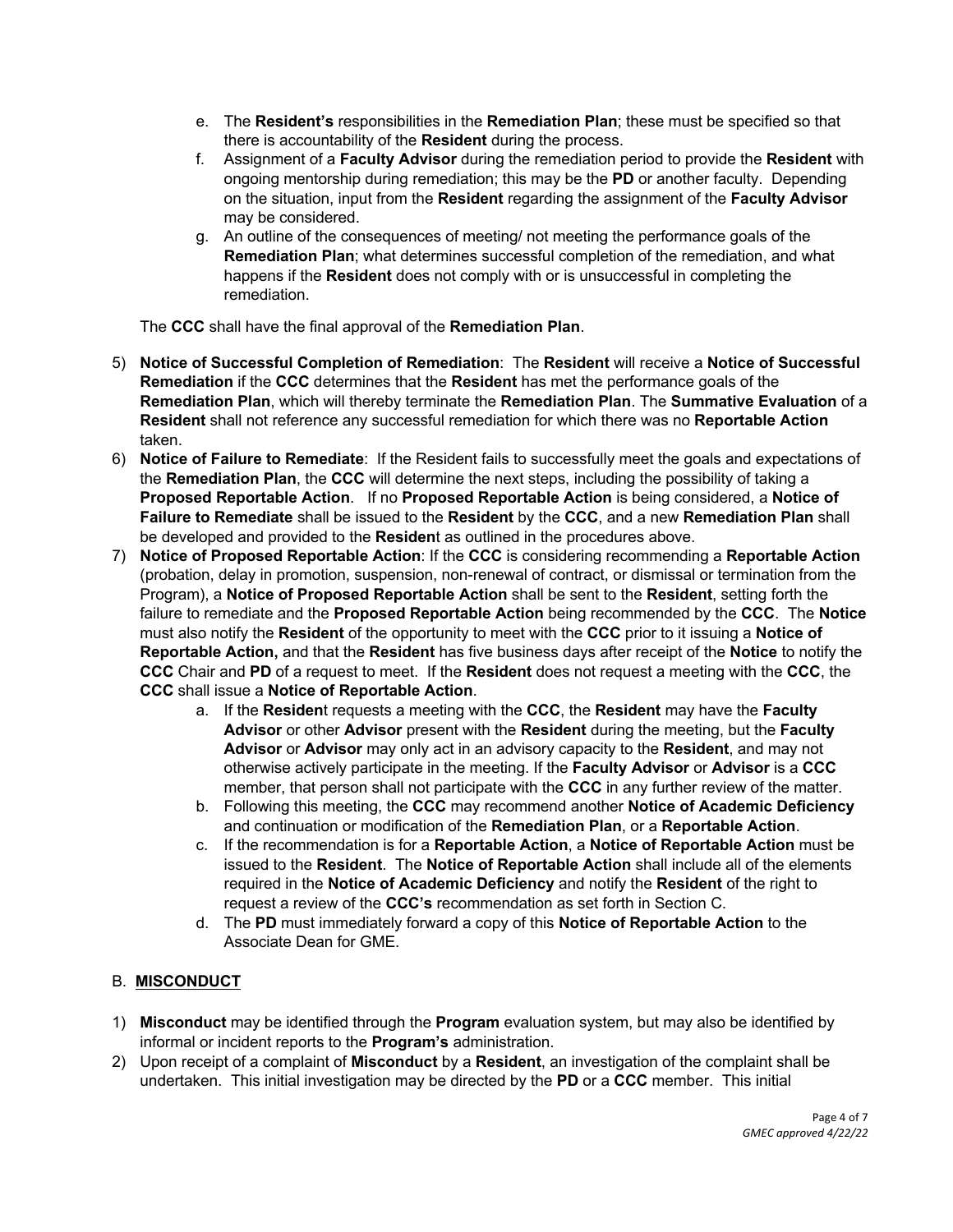investigation must include a review of the complaint and a discussion with the **Resident**. If there is not sufficient information to conclude that **Misconduct** may have occurred, no further action will be taken. If further investigation is required, the matter will be referred to the **CCC**.

- 3) If the matter involves allegations of sexual harassment and/or any Title IX or equity concern (i.e., discrimination), the **PD** must file a report in the mistreatment portal on the UMKC SOM website.
- 4) If the matter involves possible medication diversion or theft, the **PD** must immediately notify the Associate Dean for GME and the Associate Dean(s) for the clinical affiliate(s) where the incident may have occurred. The clinical affiliate pharmacy supervisor will be notified of the incident by the Associate Dean of the clinical affiliate for investigation. The Dean of the SOM may be notified.
- 5) If the alleged **Misconduct** occurred at a clinical affiliate, other investigations may be required by that site or other entities. Per agreements with the SOM, clinical affiliates have the right to determine whether a **Resident** may work at their site during the investigation, or the **PD** may also remove the **Resident** from that clinical affiliate site during the investigation.
- 6) The **Resident** is expected to cooperate with all investigations of alleged **Misconduct**.
- 7) In alleged misconduct, the **Resident's** employer will be notified by the **PD**.
- 8) If further investigation is required, the **CCC** will review the complaint of **Misconduct**, the evidence gathered by the investigation, and will meet with the **Resident** regarding the complaint. The **CCC** may also collect additional information, independent of the initial investigation. This investigation can be independent and/or as a result of other entities' investigation findings. If a **Reportable Action** is being considered by the **CCC**, a **Notice of Proposed Reportable Action** will be sent to the **Resident**. The procedures set forth in Section A.7 will be followed.
- 9) At any time, if new information pertaining to the alleged **Misconduct** is brought to the attention of the **CCC**, the **CCC** has the right to reopen the investigation.

#### **C. REQUEST FOR REVIEW OF REPORTABLE ACTION**

- 1) A **Resident** has the right to request a review of any **Reportable Action** recommended by the **CCC** in a **Notice of Reportable Action**. The purpose of this review is to determine if, when the basis for the **Reportable Action** is **Academic Deficiencies**, sufficient documentation is present to warrant academic concerns, to determine if the **Resident** has previously had the opportunity for remediation, and if this Policy and Procedure has been substantially followed. If the basis for the **Reportable Action** is **Misconduc**t, it is to determine if there is substantiation of the complaint and the complaint is serious enough to warrant **Reportable Action**.
- 2) The **Resident** must request a review in writing or by email directed to the **PD** within five (5) business days of the date of receipt of the **Notice of Reportable Action**.
- 3) If the **Reportable Action** is suspension or dismissal from the **Program** or if there are concerns for patient safety, and the **Resident** timely requests a review, the **CCC** may remove the **Resident** from all clinical duties and place the **Resident** on a paid leave of absence, but in its discretion may allow the **Resident** to continue with the didactic curriculum until the review process is completed.
- 4) Upon receipt of a timely request for review from the **Resident**, the **PD** must provide a copy of the request for review to the Associate Dean for GME and the **CCC** Chair.
- 5) The Associate Dean for GME will select three members of the GMEC who are not faculty in the **Resident's' Program**; these three members will constitute the Review Committee. The Associate Dean of GME will notify the **PD** and the **Resident** of the identity of the members of the Review Committee as soon as reasonably possible.
- 6) Within ten (10) business days of receipt of notification of the members of the Review Committee, the **PD** must provide the **Resident** and the members of the Review Committee the following materials: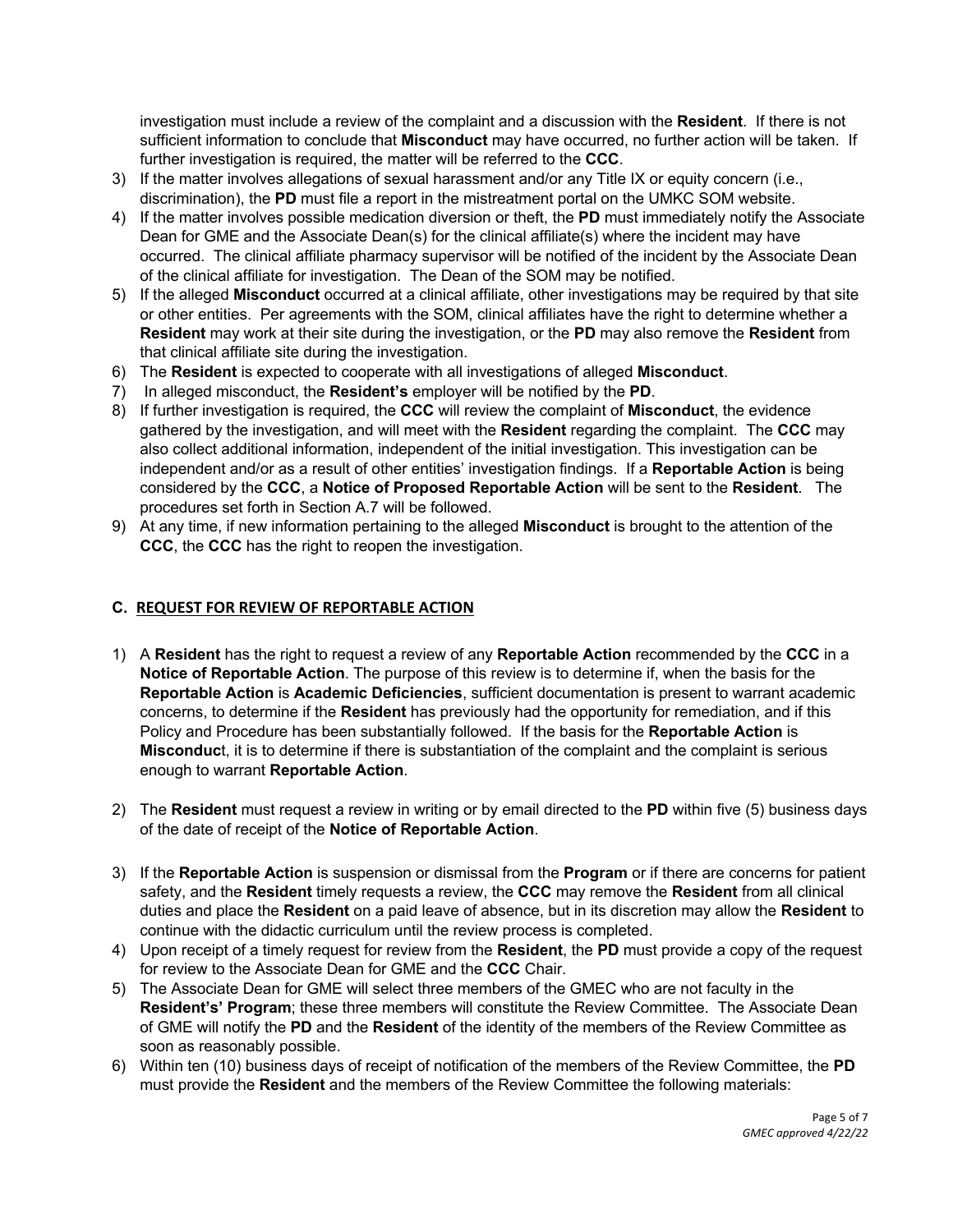- a. All information related to the basis for the **Reportable Action**.
- b. A written report from the **CCC** summarizing the rationale for the recommendation for the **Reportable Action**.
- c. For **Academic Deficiencies**, copies of all **Notices of: Academic Deficiency**; **Failure to Remediate**; **Proposed Reportable Action**; and **Reportable Action** issued to the **Resident**.
- d. For **Misconduct**, copies of all materials reviewed by the **CCC** in that matter and the **Notice of Reportable Action**.
- 7) Within ten (10) business days of receipt of notification of the members of the Review Committee, the **Resident** must provide any materials that the **Resident** wants the Review Committee to consider to the Review Committee members, the Chair of the **CCC**, and the **PD**.
- 8) The expectation is that the review will occur as quickly as reasonably possible, and in general, it is expected this will be within fourteen (14) business days of the date the materials are received by the **Resident**, Chair of the **CCC**, **PD,** and Review Committee members. The Review Committee will schedule the review in conjunction with the schedules of the **Resident**, Chair of the **CCC**, **PD**, and Review Committee members.
- 9) The Review Committee, in its sole discretion, may extend the time for materials to be provided and for the date of the review.
- 10) During the review:
	- a. The **Resident** shall have the opportunity to present his/her perspective and respond to any questions from the members of the Review Committee. The **Resident** will meet with the Review Committee alone; however, an **Advisor** may be present with the **Resident** during the meeting, but the **Advisor** may only act in an advisory capacity to the **Resident**, and may not otherwise actively participate in the review. The **Resident** shall notify the Review Committee if an **Advisor** will be present and the identity of the **Advisor** at least 5 calendar days prior to the meeting.
	- b. Following the meeting with the **Resident**, the **PD** and/or Chair of the **CCC** shall have the opportunity to present their perspectives and respond to any questions from the members of the Review Committee. The **PD** and/or Chair of the **CCC** shall meet with the Review Committee independent of the **Resident**.
	- c. The Review Committee may request additional materials or the opportunity to talk with other individuals. If any additional review materials are requested, they must be provided to the Review Committee, Chair of the **CCC**, **PD**, and the **Resident** within five (5) business days, unless an extension is granted by the Review Committee.
	- d. Upon receipt of any additional materials:
		- i. The **Resident** must have the opportunity to respond to the Review Committee regarding the additional materials, in writing, within five (5) business days of the receipt of the additional materials.
		- ii. The Review Committee may request another meeting with the **Resident** (either after receipt of the additional materials and/or receipt of the response to the additional materials by the **Resident**).
		- iii. The Review Committee may request another meeting with the **PD** and/or Chair of the **CCC**.
	- e. A final decision from the Review Committee should be rendered within five (5) business days of the conclusion of its meetings and review of all materials requested.
	- f. The Review Committee may:
		- iv. Adopt or modify the **Reportable Action** recommended by the **CCC** and the **Reportable Action** becomes final.
		- v. Request further review by the **CCC** based on defined issues or questions. The **CCC** must review the issues or questions from the Review Committee and render a final recommendation to the Review Committee within fourteen (14) days of the date of